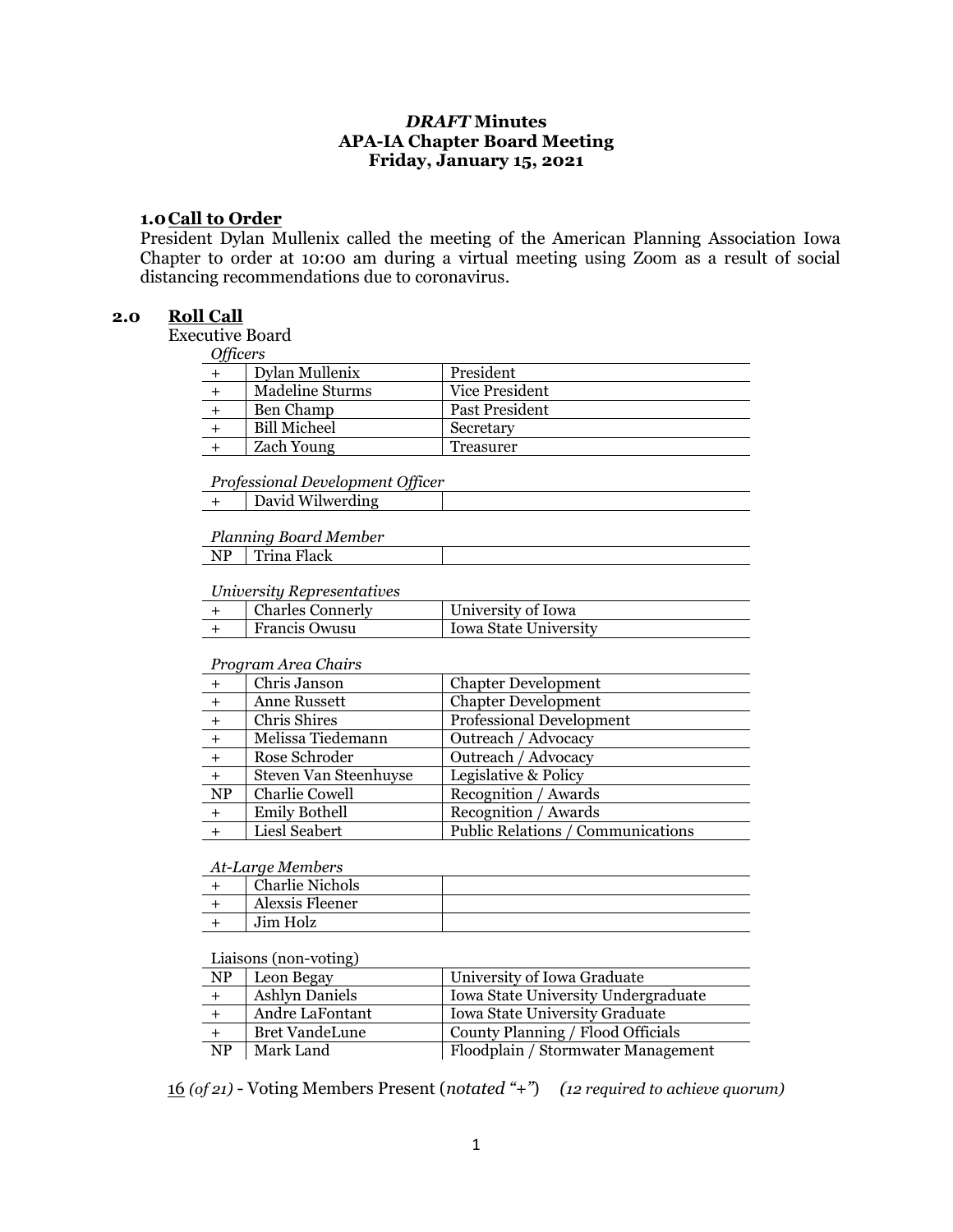## **3.0 Introduction and Welcoming of Any Guests/Others**

Dylan Mullenix asked if there were any guests and recognized Michael Delp Liaison to the Board from the Diversity/Equity/Inclusion Committee.

#### **4.0 Approval of Agenda and Minutes**

- 4.1 Approval of Agenda for Friday, March 19, 2021. *Motion by Holz, seconded by Young. Unanimous Approval.*
- 4.2 Approval of the Minutes, as read, from Friday, January 15, 2021. *Motion by Russett, seconded by Holz. Unanimous Approval.*

#### **5.0 APA Iowa Membership Forum/Input**

Mullenix opened the floor for membership input. No discussion.

#### **6.0 Business Items**

6.1 Discussion and possible action on Diversity/Equity/Inclusion APA-IA Board **Training** 

Russett provided an update from the most recent DEI Committee meeting on the Board Chapter DEI Training. Russett indicated that it would be on-going training and the first session would be at a time when the Board could meet together. If future budget issues exist, no cost options exist for future trainings.

Russett also indicated that the DEI Committee would like to see the Chapter By-laws amended to formalize the DEI Committee as well as give the DEI Comm. the authority to review the budget, legislative agenda, and the annual strategic plan prior to adoption. Russett mentioned that the DEI Comm. would like to ensure that the Committee is mentioned on the website and content will be forthcoming.

Mullenix asked how many people were on the Committee. Russett responded that it was important to the Committee to have 60% BIPOC representation and the Comm. is close, but not there yet. Russett also mentioned the survey for demographics and that they do not want additional members. Russett also mentioned that the Comm. has two co-chairs.

Mullenix mentioned that funds for DEI training were allocated in the annual budget and/or the Chapter could take money out of reserves for the training. In addition, Mullenix indicated that he has been speaking with APA National about what resources are available through APA Learn that are low cost. Mullenix asked if the intent of the training is focused on the role of Planners in their individual roles or if the training will be focused on DEI within the Chapter.

Holz mentioned that many members likely already have training through their employers and wondered if the Chapter will be using funds to duplicate training people already have. Russett responded that it is important for this Board to understand what DEI means for this Board and this organization.

Micheel indicated that if what Jim is concerned about becomes an issue that the Chapter may consider looking at structural changes that the organization can make and Russett mentioned that the Comm. has discussed that.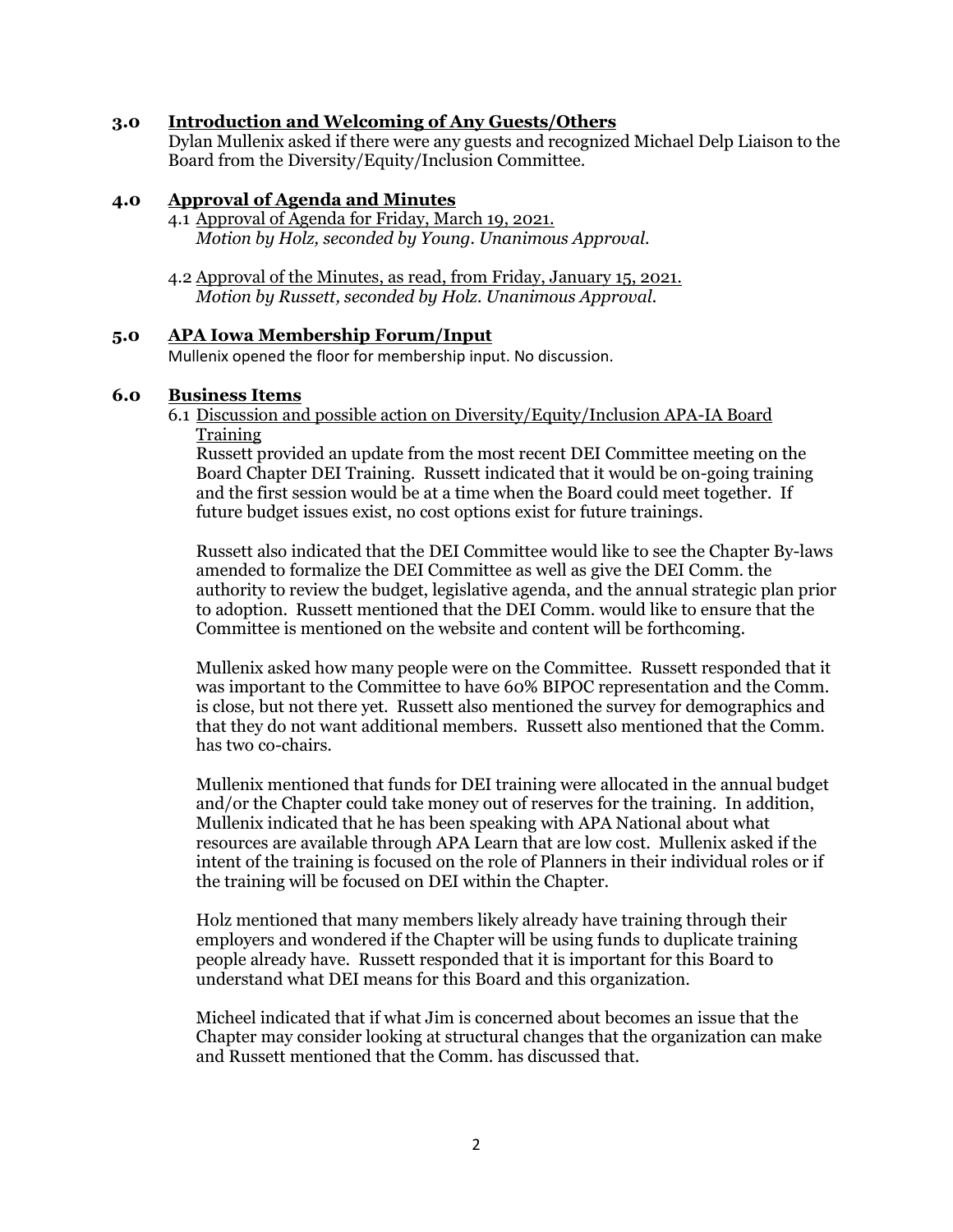Finally, Russett suggested that Comm. could collect information about what types of trainings people have through their employers. Micheel offered support for the Board participating in training as a group and it would be valuable for the training to be tailored to the Chapter. Additional support was voiced for this idea. Champ said that DEI training will be ongoing and that the ongoing training can and should occur across employers, organizations, etc.

*No action was requested.*

6.2 Consideration of Adoption of 2021 Work Plan

Mullenix mentioned that he had requested that everyone respond to him what their priority was going to be for the coming year and he got a handful of responses. Mullenix also indicated that the Work Plan was arranged based on the responses of the survey that was conducted to determine Chapter priorities. Mullenix proceeded to review the Work Plan.

*Motion to approve annual Work Plan by Holz, seconded Bothell, Unanimous Approval.*

6.3 Discussion and possible action on lobbyist contract

Mullenix provided some history on the Chapter's use of lobbyist and the current search for a lobbyist. Holz mentioned that the proposal did not indicate what the scope of services is and what services would be provided for the \$7500 fee. Van Steenhuyse suggested that a motion be made to allow Mullenix and Van Steenhuyse to negotiate a contract with the lobbyist with a not to exceed fee of \$7500 and bring it back to the Board if necessary. Van Steenhuyse provided a brief outline of what the primary services of the lobbyist would need to be.

VandeLune offered his experience with Lobbyist with COZO in between the motion/second and the vote. Van Steenhuyse also requested that a member of the Board who is consultant help draft the scope of services and contract to take advantage of their experience. Kristina the provided an explanation about the firm. More discussion occurred about potential conflicts of interest of lobbyists, Sturms mentioned that access and participation was going to be limited to lobbyists this session due to COVID, the possibility of using the Iowa League of Cities in lieu of a private firm was discussed.

Dylan asked if the Board was still comfortable with the motion given all the previous discussion and that we need to have a vote and a contract now because the next Board meeting is in March and by then the legislative session will be half over. Dylan asked if the Executive Committee could approve the contract. Connerly voiced support for this idea. Young wanted to be sure that the contract did not renew automatically. Shires amended his original motion to allow the Executive Committee to approve the contract. Wilwerding indicated that he would recuse himself from the vote because a member of the consulting firm sits on the City Council in the community be works for.

*Motion by Shires, seconded by Young, Unanimous Approval.*

## 6.4 Consideration of Adoption of 2021 Budget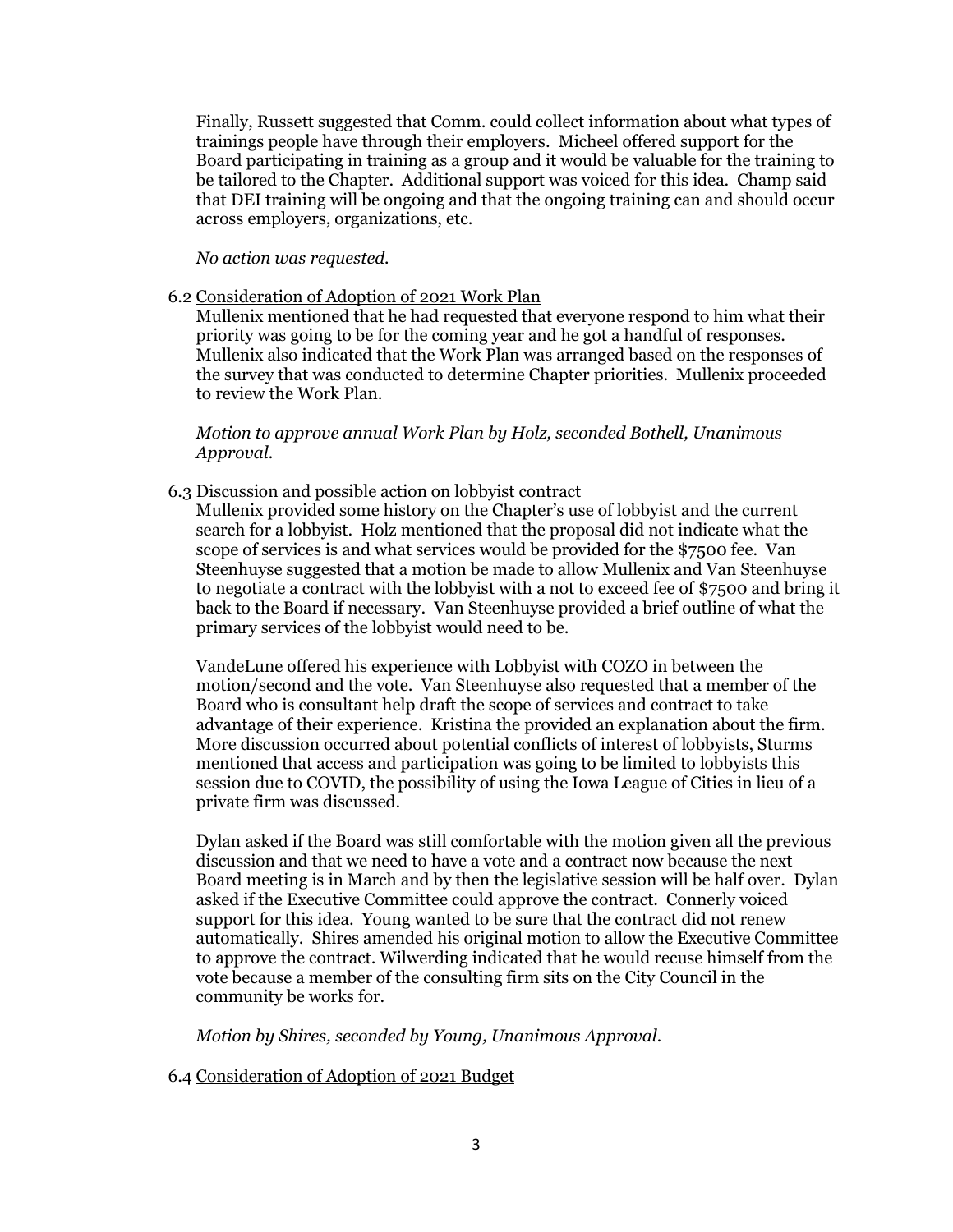Young reviewed the draft budget proposal and the memo that was provided in the agenda packet. Significant discussion occurred about the annual sponsorships. Shires offered his perspective that the number of annual sponsorships estimated was realistic and that a lot sponsorships would come in close to the annual Chapter conference.

*Motion by Van Steenhuyse, seconded Holz, Unanimous Approval.*

# 6.5 Consideration of Adoption of 2021 Legislative Agenda

Van Steenhuyse provided a brief synopsis of the legislative agenda and indicated that it has not changed much since it was reviewed at the last meeting. Russett indicated that the DEI Comm. may want to look at the agenda and that she looked at legislative platforms from other Chapters and suggested that we add a social justice and inclusion item based on that review and the Committee could suggest a proposal for what that looks like. Micheel suggested that we could adopt the agenda as is and then amend the agenda when the DEI Comm. has a proposal. Holz suggested that the lobbyist firm review the agenda. Russett voiced support for Micheel's suggestion. Mullenix mentioned there is a procedure for adding items to the agenda. Connerly suggested that we look at agendas from LULAC or NAACP to get ideas for an addition to the agenda that focuses on social justice.

*Motion by Holz, seconded Connerly, Unanimous Approval.*

# **7.0 Discussion Items**

# **7.1** 2021 APA\_IA Annual Conference Preparation

Sturms mentioned that she participated in a conference call with reps from Chapters around the country on lessons learned from events that occurred in 2020 during the pandemic. A significant discussion occurred about a virtual vs. in-person, vs. hybrid conference. Sturms indicated that it is desirable to avoid pivoting at the last minute similar to what was required in 2020 and the we extended our contract with the Iowa Events Center. Young was interested to see what the membership thinks about attending an in-person conference.

## **Officers Reports**

8.1 President (Mullenix)

Mullenix mentioned the Board survey and asked if anyone had feedback on the draft. Mullenix also indicated that APA National requires that each Chapter have documentation requirements, including the annual report, which he will be completing soon. Mullenix also followed-up on his request to send him a memo including what their roles and responsibilities as Board members are.

## 8.2 Vice President (Sturms)

Sturms indicated that she does not have additional comments to share.

- 8.3 Immediate Past-President (Champ) No report.
- 8.4 Secretary (Micheel)

No report

- 8.5 Treasurer (Young)
	- 8.5.1 Chapter Treasurers Report *Attachment-*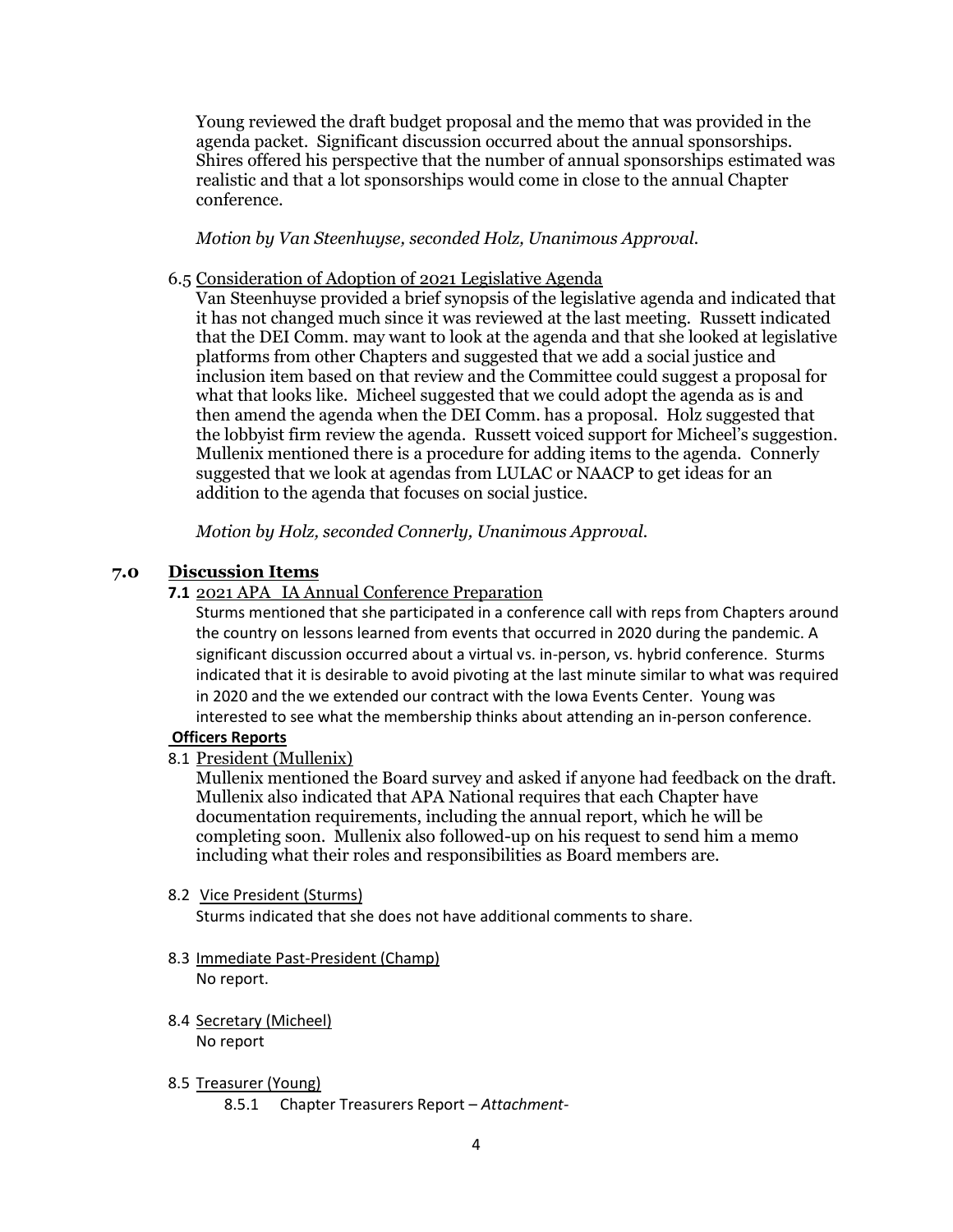Young mentioned that the Treasurer's Report has not changed much since last month due to COVID and that we made approx. \$12,000 dollars on the virtual conference,

*Motion to receive and file the report by Connerly, seconded by Siebert Approved unanimously.*

#### **9.0 Executive Board Reports**

9.1 Professional Development (Wilwerding)

Wilwerding reported on the number of candidates that passed the AICP exam in the Zoom chat. Connerly mentioned that this was the first year the students were taking the exam immediately after graduating as opposed to waiting two years and the failure rate went up significantly and further indicated that he is concerned about the success of the AICP candidate program. Owusu indicated that he has not checked the ISU pass/fail rate, which the exam is significantly different, and that comparing the pass/fail rate of the different exams is challenging. Discussion also occurred that students are excited about the opportunity.

- 9.2 Planning Board Member (Flack) No report.
- 9.3 University of Iowa (Connerly)

Connerly explained that the program is in the process of hiring a faculty member for the Public Policy curriculum. Connerly also explained that students were finding field problems challenging during the pandemic.

9.4 Iowa State University (Owusu)

Owusu provided a report on how the first semester of the 2020/2021 school year went during the pandemic and preview of changes that will be implemented during the 2nd semester.

- 9.5 At-Large Representative (Holz/Nichols/Fleener) Fleener provided a report on her efforts with ICOG related to the strategic plan goal of increasing membership.
- 9.6 Chapter Development Program (Janson/Russett) No reports.
- 9.7 Professional Development (Cowell) No reports.
- 9.8 Outreach / Advocacy Program (Schroder/Tiedemann)

Schroder mentioned that joined the Iowa Women in Architecture to make a connection with that organization. Schroder also provided an update on shifting the student events due to the pandemic (i.e. Firm Crawl and the panel discussion at ISU) and taking advantage of opportunities to broaden the audience because of the virtual format.

9.9 Legislative and Policy Program (Van Steenhuyse) Van Steenhuyse provided an update on support that the National office has been providing to the State legislative subcommittees.